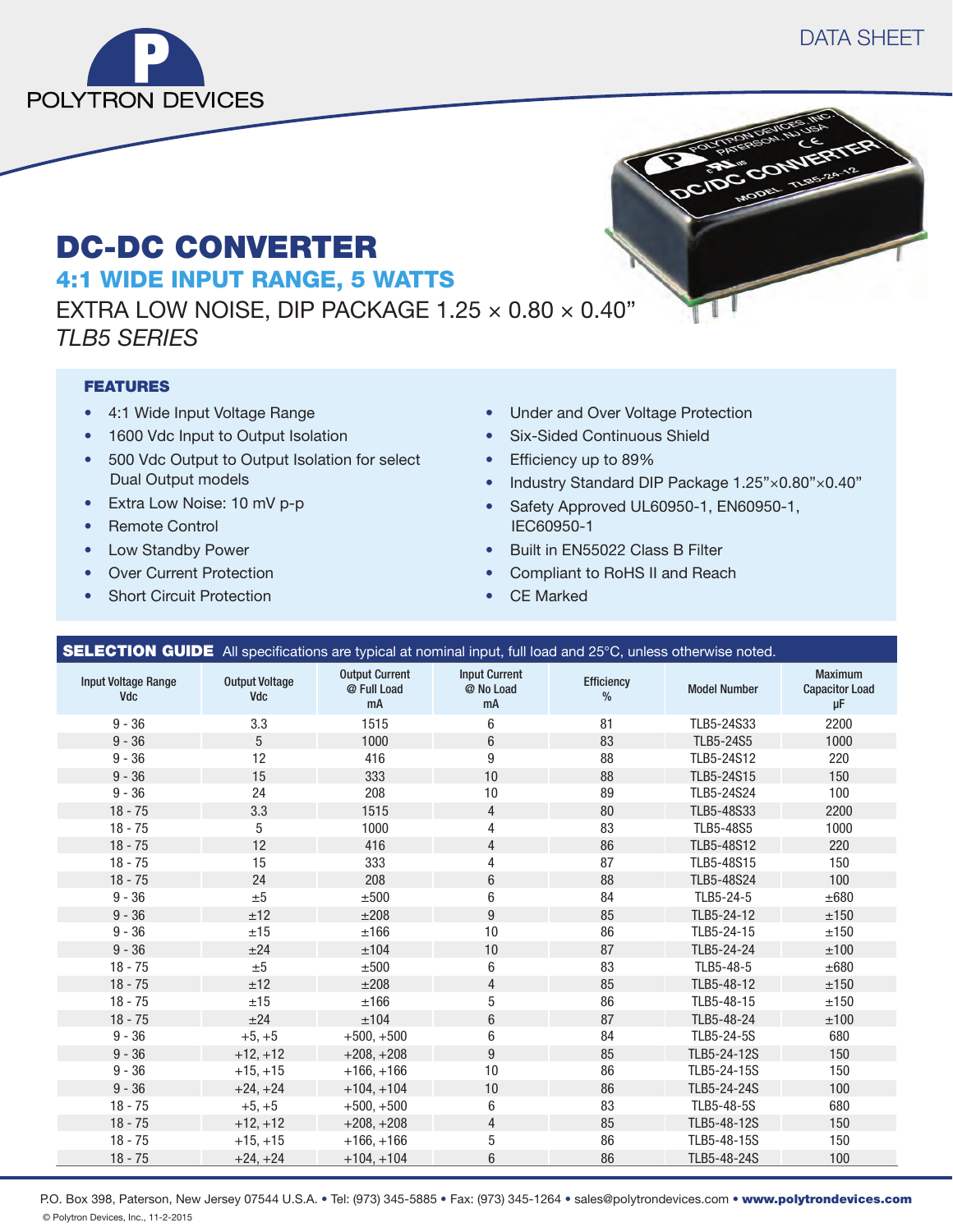

# DATA SHEET

## TLB5 Series

| <b>Input Specifications</b> |                           |                           | <b>Output Specifications</b>                   |                                |                                                              |  |
|-----------------------------|---------------------------|---------------------------|------------------------------------------------|--------------------------------|--------------------------------------------------------------|--|
|                             | 9 Min., 24 Typ., 36 Max.  | 24Vin(nom)                | Voltage accuracy, %                            | -1 Min., 1 Max.                |                                                              |  |
| <b>Operating input</b>      |                           |                           | Minimum load, %                                | 10 Typ.                        |                                                              |  |
| voltage range, Vdc          | 18 Min., 48 Typ., 75 Max. | 48Vin(nom)                | Line regulation, %                             | -0.2 Min., 0.2 Max.            | Low Line to High Line at Full Load                           |  |
|                             |                           |                           |                                                | -1 Min., 1 Max.                | Vout1 <sub>(Aux)</sub> , Dual with Output Isolation          |  |
|                             | 9 Max.                    | 24Vin(nom)                |                                                |                                | No Load to Full Load                                         |  |
| Start-up voltage, Vdc       | 18 Max.                   | 48Vin(nom)                |                                                | $-0.5$ Min., 0.5 Max.          | Single Output                                                |  |
|                             |                           |                           |                                                | -1 Min., 1 Max.                | Dual Output                                                  |  |
| Shutdown voltage,           | 8.5 Typ.                  | 24Vin(nom)                | Load regulation, %                             |                                | 10% Full Load to Full Load, Dual<br>with Output Isolation    |  |
| Vdc                         | 16 Typ.                   | 48Vin(nom)                |                                                | -0.5 Min., 0.5 Max.            | Vout2 <sub>(Main)</sub>                                      |  |
|                             |                           |                           |                                                | -1 Min., 1 Max.                | Vout1 $_{(Aux)}$                                             |  |
|                             |                           | Constant resistive load   |                                                |                                | Asymmetrical load 25%/ 100% FL                               |  |
| Start up time, ms           |                           |                           |                                                | -3 Min., 3 Max.                | Dual Output                                                  |  |
|                             | 50 Typ., 75 Max.          | Power up                  | Cross regulation, %                            | $-0.5$ Min., 0.5 Max.          | Vout $2_{\text{(\text{Main})}}$ , Dual with Output Isolation |  |
|                             | 50 Typ., 75 Max.          | Remote ON/OFF             |                                                | -6 Min., 6 Max.                | Vout $1_{(Aux)}$ , Dual with Output Isolation                |  |
|                             |                           |                           |                                                | -0.5 Min., 0.5 Max.            | Vout 2 <sub>(Main)</sub> , Single Output                     |  |
| Input surge voltage,        | 50 Max.                   | 24Vin(nom)                |                                                | -4 Min., 4 Max.                | Vout 1 <sub>(Aux)</sub> , Single Output                      |  |
| Vdc                         |                           |                           | Voltage adjustability,                         | -10 Min., 20 Max.              | Single Output                                                |  |
|                             | 100 Max.                  | 48Vin(nom)                | $\%$                                           | -10 Min., 10 Max.              | Dual Output, Dual with Output<br>Isolation                   |  |
| Input filter                | <b>Common Choke</b>       |                           | Ripple and noise,<br>$mVp-p$                   | 10 Typ., 15 Max.               |                                                              |  |
|                             |                           | Referred to -Vin pin      | <b>Temperature</b><br>coefficient, %/°C        | -0.02 Min., 0.02 Max.          |                                                              |  |
| Remote ON/OFF, mA           | Open or 3 - 12 Vdc        | Positive logic, DC-DC ON  | <b>Transient response</b><br>recovery time, us | 250 Typ.                       | 50% load step change                                         |  |
|                             | Short or 0 - 1.2 Vdc      | Positive logic, DC-DC OFF | Over voltage<br>protection, %                  | 135 Typ.                       | % of Vout(nom)                                               |  |
|                             | $-0.5$ Min., 1 Max        | Input current of Ctrl pin | Over load protection,<br>$\frac{0}{0}$         | 170 Typ.                       | % of lout rated; Hiccup mode                                 |  |
|                             | 3 Typ.                    | Remote off input current  | <b>Short circuit</b><br>protection             | Continuous, automatic recovery |                                                              |  |

| <b>General Specifications</b>   |        |                            |           |          |           |
|---------------------------------|--------|----------------------------|-----------|----------|-----------|
| <b>Isolation voltage, Vdc</b>   | minute | Input to Output            | 1600 Min. |          |           |
|                                 |        | Input (Output) to Case     | 1600 Min. |          |           |
|                                 |        | Dual with Output Isolation | 500 Min.  |          |           |
| Isolation resistance, $G\Omega$ | 500Vdc |                            | 1 Min.    |          |           |
| Isolation capacitance, pF       |        |                            |           |          | 1200 Max. |
| Switching frequency, kHz        |        |                            |           | 300 Typ. |           |

| <b>Environmental Specifications</b> |                    |              |         |          |  |
|-------------------------------------|--------------------|--------------|---------|----------|--|
| Operating ambient temperature, °C   | Without derating   | $-40$ Min.   |         | 85 Max.  |  |
|                                     | With derating      | 85 Min.      |         | 100 Max. |  |
| Maximum case temperature, °C        |                    |              |         | 105 Max. |  |
| Storage temperature range, °C       |                    | $-55$ Min.   |         | 125 Max. |  |
| Thermal impedance, °C/W             | Natural convection |              | 20 Typ. |          |  |
| <b>Thermal shock</b>                |                    | MIL-STD-810F |         |          |  |
| <b>Vibration</b>                    |                    | MIL-STD-810F |         |          |  |
| <b>Relative humidity</b>            |                    | 5% to 95% RH |         |          |  |

P.O. Box 398, Paterson, New Jersey 07544 U.S.A. • Tel: (973) 345-5885 • Fax: (973) 345-1264 • sales@polytrondevices.com • www.polytrondevices.com © Polytron Devices, Inc., 11-2-2015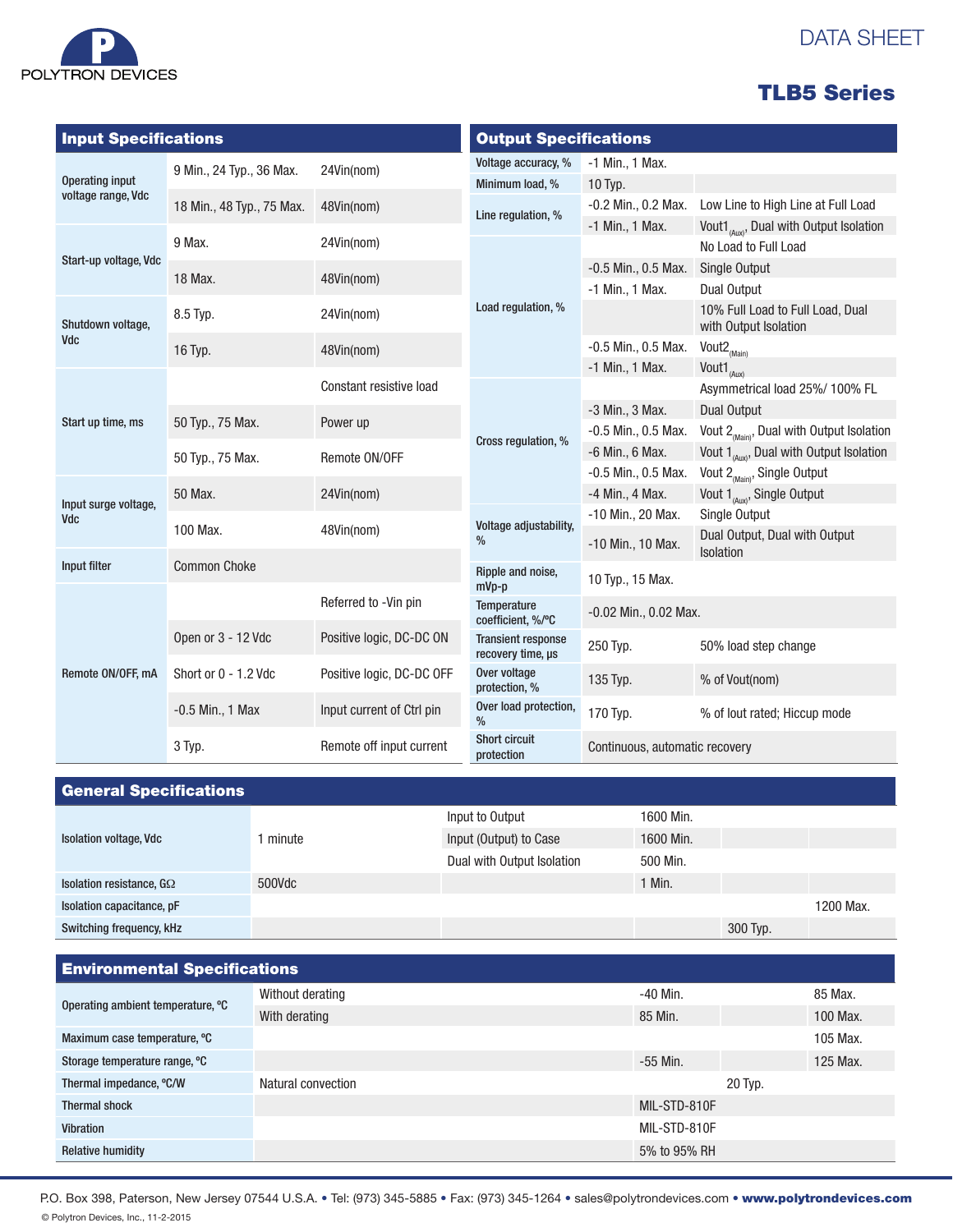

# DATA SHEET

| <b>Physical Specifications</b> |                                                 | <b>EMC Specifications</b> |                   |                                     |                  |  |
|--------------------------------|-------------------------------------------------|---------------------------|-------------------|-------------------------------------|------------------|--|
| Design meet safety             | UL60950-1, EN60950-1, IEC60950-1                | <b>Specifications</b>     | <b>Conditions</b> | Level                               |                  |  |
| standard                       |                                                 | EMI <sup>(1)</sup>        |                   |                                     | Class A          |  |
| Case material                  | Copper                                          |                           | EN55022           |                                     | Class B          |  |
| <b>Base material</b>           | FR4 PCB                                         | <b>ESD</b>                | EN61000-4-2       | Air $\pm$ 8kV and Contact $\pm$ 6kV | Perf. Criteria A |  |
| Potting material               | Epoxy (UL94 V-0)                                |                           |                   |                                     |                  |  |
| Weight                         | 14.8g (0.52oz)                                  | <b>Radiated immunity</b>  | EN61000-4-3       | 20V/m                               | Perf. Criteria A |  |
|                                | $1.25" \times 0.80" \times 0.40"$               |                           | EN61000-4-4       | ±2kV                                | Perf. Criteria A |  |
| <b>Dimensions</b>              | $(31.8 \times 20.3 \times 10.2 \text{ mm})$     | Surge <sup>(2)</sup>      | EN61000-4-5       | ±2kV                                | Perf. Criteria A |  |
| <b>MTBF</b>                    | $4.446\times10^6$ hrs. MIL-HDBK-217F. Full load | <b>Conducted immunity</b> | EN61000-4-6       | 10Vr.m.s                            | Perf. Criteria A |  |

#### Note:

1. The standard modules meet EN55022 Class A without external components. The standard modules meet EN55022 Class B as following information: TLB5-24XXXX: Do not need any external components. TLB5-48XXXX: Connect two 4.7μF/100V MLCCs in parallel to input pins.

2. An external input filter capacitor is required if the module has to meet EN61000-4-4, EN61000-4-5. The TLB5-24XXX recommended an aluminum electrolytic capacitor (Nippon chemi-con KY series, 220μF/100V) and a TVS (SMDJ70A, 70V, 3000 Watt peak pulse power) to connect in parallel. The TLB5-48XXX recommended an aluminum electrolytic capacitor (Nippon chemi-con KY series, 220μF/100V) and a TVS (SMDJ120A, 120V, 3000 Watt peak pulse power) to connect in parallel.

CAUTION: This power module is not internally fused. An input line fuse must always be used.



TLB5-48S5 Derating Curve TLB5-48S5 Efficiency vs. Input Voltage





P.O. Box 398, Paterson, New Jersey 07544 U.S.A. • Tel: (973) 345-5885 • Fax: (973) 345-1264 • sales@polytrondevices.com • www.polytrondevices.com © Polytron Devices, Inc., 11-2-2015

### Characteristic Curve